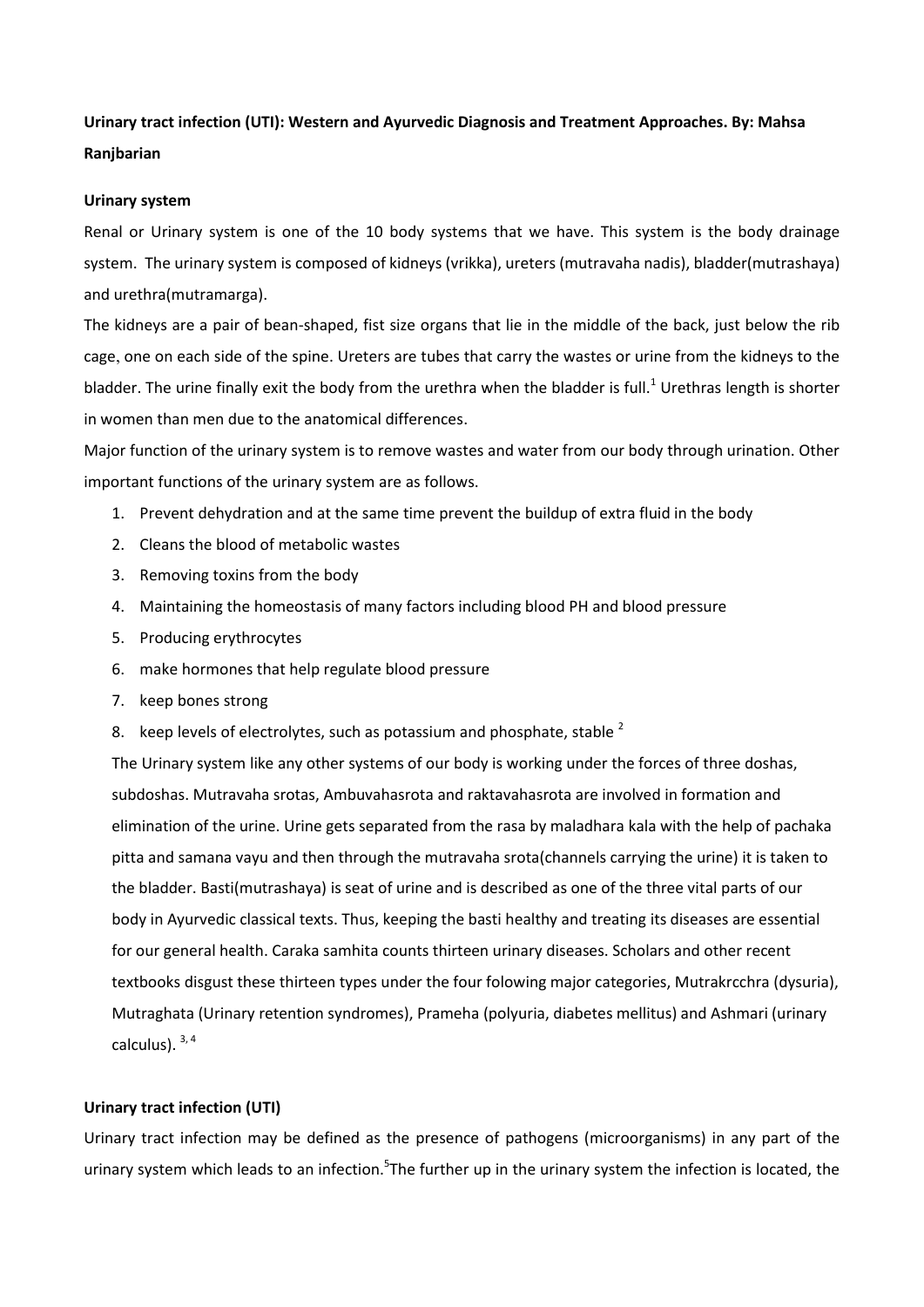more serious it is and it can result in minor or major illness. UTI generally characterized by dysuria, frequent and painful [urination](http://www.britannica.com/science/urination) which brings discomfort and decrease the quality of life. $6,7$ 

| Table 1-1, common definition of UTI <sup>8</sup> |                                                                                            |  |
|--------------------------------------------------|--------------------------------------------------------------------------------------------|--|
| Bacteriuria                                      | Presence of Bacteria in urine, as demonstrated by microscopy or quantitative culture       |  |
| Pyuria                                           | Presence of white blood cells or pus in the urine                                          |  |
|                                                  | ≥10 4 white blood cells per milliliter of urine                                            |  |
| Hematuria                                        | Presence of blood in the urine, either visible to the naked eye (macroscopic) or invisible |  |
|                                                  | to the naked eye (microscopic)                                                             |  |
| Significant bacteriuria                          | ≥10 4 colony-forming units/ml of bacteria (usually of a single species) in a fresh urine   |  |
|                                                  | specimen                                                                                   |  |
| Symptomatic bacteriuria                          | Presence of bacteria in urine in the context of typical symptoms of UTI                    |  |
| Asymptomatic                                     | Presence of bacteria in urine in the absence of symptoms of UTI on at least two            |  |
| bacteriuria                                      | consecutive occasions                                                                      |  |
| <b>Urosepsis</b>                                 | UTI with accompanying sepsis syndrome                                                      |  |

| Table 1-1 is showing common definition of UTI through the urine examination. |  |  |
|------------------------------------------------------------------------------|--|--|
|                                                                              |  |  |

Mutrakrcchram and Mutraghata are to broad headings defining urinary tract diseases in Ayurveda classical text books. Although the symptom complex of both headings seems to be overlapping but some Acharyas has differentiate them based on the intensity of obstruction. "The earlier suggest that the disease is characterized with painful micturation whereas the latter with more of obstruction."<sup>9</sup>

Urinary tract infection described under the broad term of Mutrakcchra. The term is comprised of two wordsmutra and krichra. Mutra means ooze, krichra means painful. Thus, dysuria and painful urination called as Mutrakcchra. Due to most of the Ayurvedic classical texts any type of discomfort during urination and specially lower track infection problems are included under Mutrakrcchra.<sup>10</sup> "Mutrakrcchra can occure as an independent disease as well as purvarupa and rupa. $^{11}$ "

# **Epidemiology**

UTI is a noncontiguous condition. "It has been estimated that symptomatic UTIs result in as many as 7 million visits to outpatient clinics, 1 million visits to emergency departments, and 100,000 hospitalizations annually. UTIs have become the most common hospital acquired infection, accounting for as many as 35% of nosocomial infections, and they are the second most common cause of bacteremia in hospitalized patients."<sup>12</sup>

Infants, young women, the elderly and hospitalized patients are more at risk of UTIs. Among these groups, adult women are most commonly affected as their urethra is shorter than men and opens nearer to the anus which makes it easier for bacteria to enter the urinary system and cause an infection. UTIs are more common in sexually active women, women who use spermicide-based contraception, women with history of previous UTIs, pregnant women and after menopause.<sup>13, 14</sup>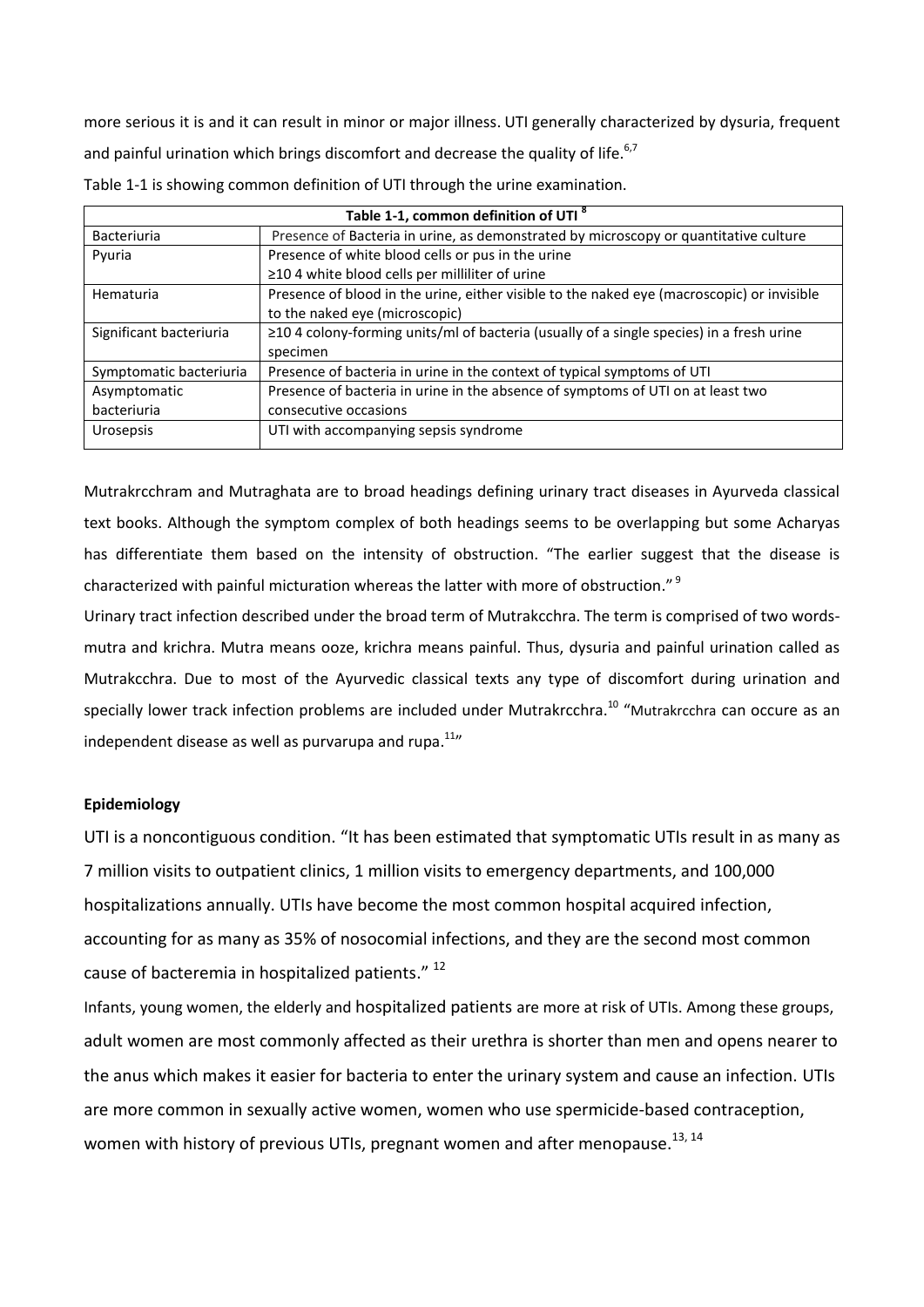#### **Etiology, Pathogenesis and pathology**

Although the urinary tract is normally a sterile environment, pathogen agents can migrate to the urethra from the rectum or vagina. When bacteria, microbes, viruses, fungi and parasites get in to the Urinary track and under any conditions find the chance to multiply in the urine, they can lead to UTIs. Majority of the invasions of the urinary system and UTIs are caused by bacteria and of them the most common bacterial species are among the enteric bacteria's. Escherichia Coli in particular (E. coli) has the headship (80 percent) of the most frequent causes of the UTIs.<sup>15, 16</sup>

"There are two major routes by which microbial pathogens can infect the urinary tract: ascending spread of fecal flora and hematogenous spread. The most common route of infection is migration of organisms from the perineum through the urethra to the bladder and then to the kidney. Around 95 % of UTIs are thought to arise in this way."<sup>17</sup>

Structural and functional abnormalities, metabolic disorders, impaired immunity system, catheters or tubes placed in urethra and bladder are other root causes which increase the chance of UTIs. Diabetes, enlarged prostate, Urinary retention, Bowel incontinence, kidney stones, staying still and pregnancy are conditions that categorized among this group and prevalence the UTIs.<sup>18, 19</sup>

Most of the generally common etiological agents of UTIs are listed in the table below.

|           | Table 1-2 Pathologic agents of UTIs <sup>20, 21, 22</sup> |                                             |  |
|-----------|-----------------------------------------------------------|---------------------------------------------|--|
|           |                                                           | Escherichia coli                            |  |
|           |                                                           | Coagulase-negative staphylococci            |  |
|           |                                                           | Klebsiella species                          |  |
|           |                                                           | Proteus species                             |  |
|           |                                                           | Enterobacter species                        |  |
|           |                                                           | Morganella morganii                         |  |
|           |                                                           | Citrobacter species                         |  |
|           | <b>Bacteria</b><br>species                                | Pseudomonas species                         |  |
|           |                                                           | Neisseria gonorrhea(sexually transmitted)   |  |
| Pathogens |                                                           | Chlamydia trachomatis(sexually transmitted) |  |
|           |                                                           | Enterococcus species                        |  |
|           |                                                           | Staphylococcus aureus                       |  |
|           |                                                           | Staphylococcus saprophyticus                |  |
|           |                                                           | Candida albicans                            |  |
|           |                                                           | Candida glabrata                            |  |
|           | Candida<br>species                                        | Candida tropicalis                          |  |
|           |                                                           | Candida parapsilosis                        |  |
|           |                                                           | Candida krusei                              |  |
|           |                                                           | <b>BK</b> virus                             |  |
|           | Virus                                                     | adenovirus                                  |  |
|           |                                                           | cytomegalovirus                             |  |

Etiologies (Nidana) of Mutrakrcchra can be devided in two groups. Samanya nidana(General etiology) and Vishishta nidana (Specific etiology). Samanya nidana of Mutrakrcchra can be ones that generally can vitiate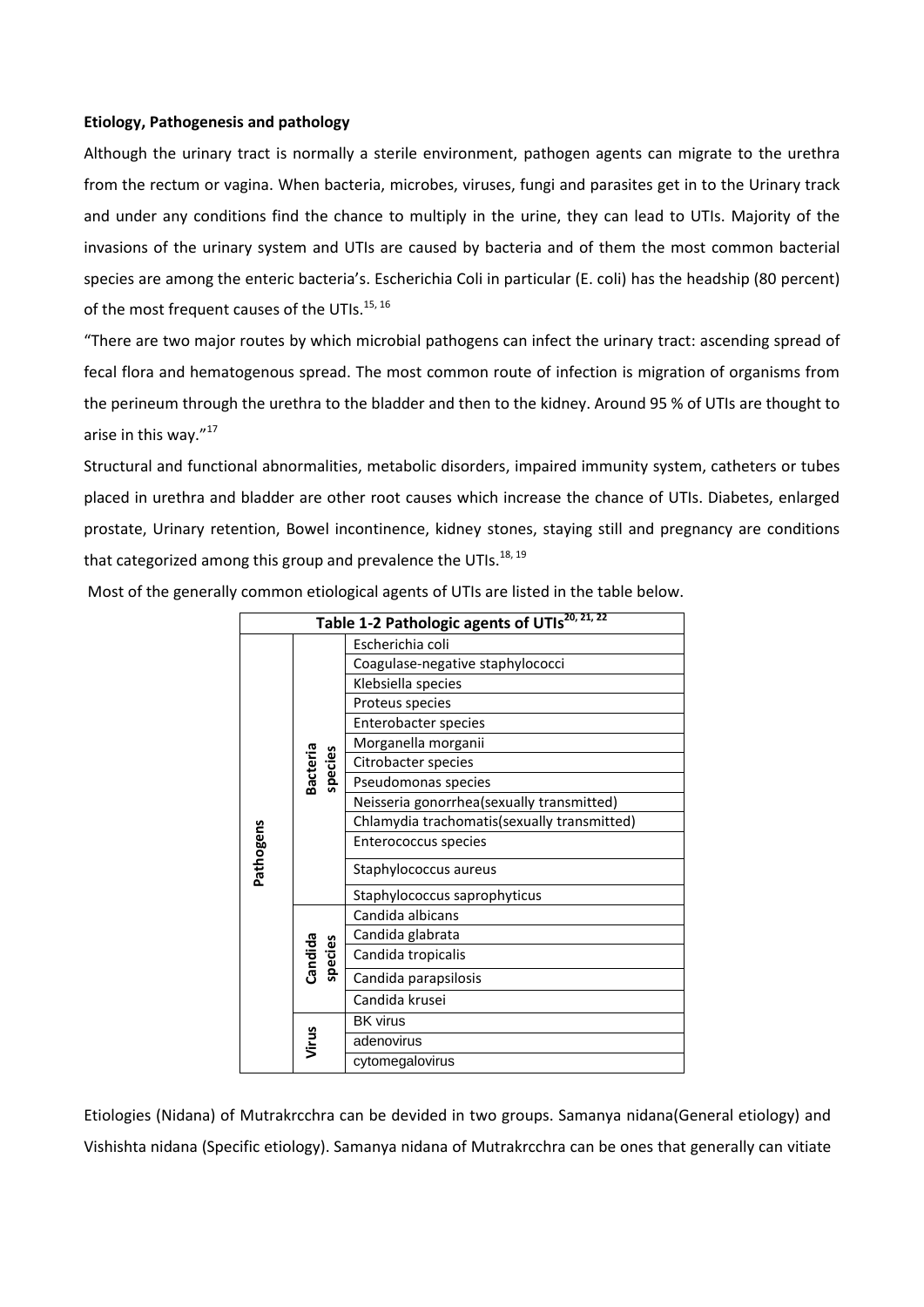mutra vaha srota. They can be due to foods, drinks, sexual activities and urinary urge suppression. In Caraka Samhita Vishishta nidanas of Mutrakrcchra are described as follows.<sup>23</sup>

- Excess exercise considering one's own capacity
- Taking food, medicament and other substances with sharp and dry quality
- Habitual intake of alcohol
- Riding over the back of the fast moving animals regularly
- Intake of the meat of animals inhabiting marshy lands
- Intake of fish in excess
- Intake of food before the previous meal is digested
- Chronic indigestion

Ayurvedic concept of pathogenesis lies in understanding the doshas and subdoshas in the manifestation of diseases. Causative factors like excessive intake of cold food and drinks, dry substances and food that lack oil, not enough nutrient, fear based emotions and grief leads to vitiate vata dosha specially apana vayu. Excessive intake of alcoholic drinks, fish, pungent, sour, salty tastes plus lots of desires and second chakra emotional malfunctioning causes aggravation of pitta dosha, especially pachaka pitta. Intake of cold and heavy foods, mucous forming foods, marshy places animal meat, sedentary lifestyle, food indigestion aggravates kapha dosha which in turn leads to reduced state of Agni. Hence all the tridoshas get vitiated.

The vitiated tridoshas along with the state of agnimandhya (Manda Agni) invariably produce Ama. Ama mixes with the doshas forming samadoshas. These samadosha produces symptoms such as peetamutrata (yellowish urine), sadahamutra pravrutti (burning micturition), basti and mutrendriya gurutwa (inflammation of bladder), shweta, snigda and picchila mutra (turbid urine with the presence of leucocytes).  $24, 25$ 

| Table 1-3: Samprapti of Mutrakrcchram(Lower UTIs) <sup>26</sup> |       |         |       |           |
|-----------------------------------------------------------------|-------|---------|-------|-----------|
| evidence                                                        | dosha | subdosh | dhatu | srota     |
| Dryness in the urinary system with infection                    | Vata  | Vyana   | Rasa  | Mutravaha |
| Increased frequency, urgency                                    | Vata  | Apana   | N/A   | Mutravaha |
| Burning urination and infection                                 | Pitta | Ranjaka | Rasa  | Mutravaha |
| Blood in urine                                                  | Pitta | Ranjaka | Rakta | Mutravaha |
| Mucous in the urine, heaviness in the pelvic region             | Kapha | N/A     | Rasa  | Mutravaha |
| Increased frequency, urgency                                    | Kapha | N/A     | N/A   | Mutravaha |

Samprapti(pathology) of Mutrakrcchram(Lower UTIs) are described in table 1-3 as follows.

#### **Classification**

Urinary tract infection classifies due to the anatomical location of the infection and the terms of severity and complexity of the condition. Table 1-3 gives more details about UTI classification.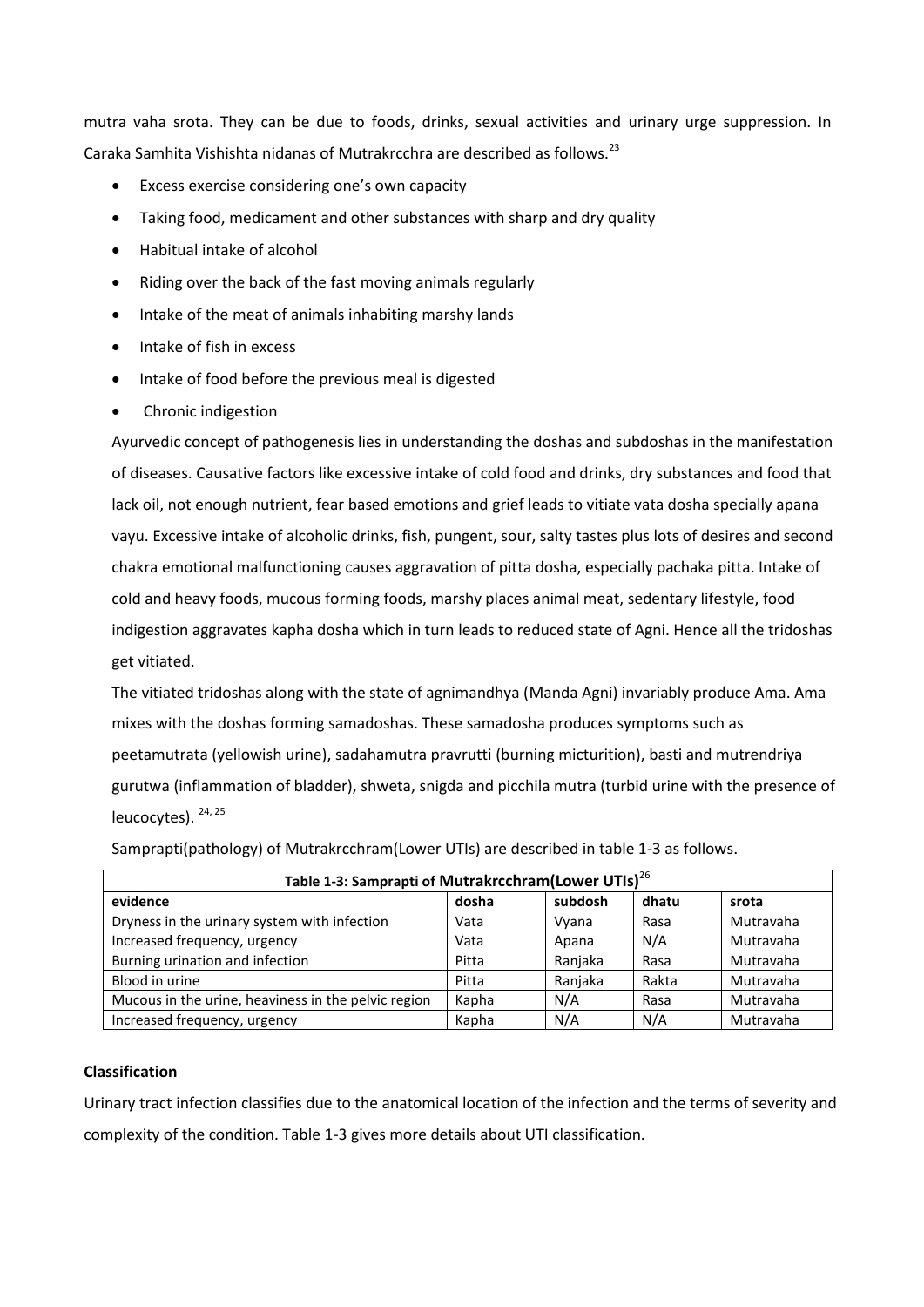|                         | Table 1-4 UTIs Classifications <sup>27, 28</sup> |                                                                                           |                                                                                              |  |  |  |
|-------------------------|--------------------------------------------------|-------------------------------------------------------------------------------------------|----------------------------------------------------------------------------------------------|--|--|--|
|                         |                                                  | Urethritis                                                                                | Infection of the Urethritis                                                                  |  |  |  |
| Anatomica<br>I location | Lower UTI                                        | Cystitis                                                                                  | Infection of the bladder                                                                     |  |  |  |
|                         | Upper UTI                                        | Pyelonephritis                                                                            | Infection of kidneys                                                                         |  |  |  |
|                         | Uncomplicated                                    | Are generally defined as lower tract infections affecting women with no structural,       |                                                                                              |  |  |  |
| complexity              | UTI                                              |                                                                                           | metabolic, or immunological predispositions. Some authorities also group cases of            |  |  |  |
|                         |                                                  |                                                                                           | pyelonephritis with no complications in this category                                        |  |  |  |
|                         | Complicated UTI                                  |                                                                                           | Are those that involve the upper urinary tract and/or occur in individuals with predisposing |  |  |  |
|                         |                                                  | factors such as structural and functional abnormalities, metabolic disorders, or impaired |                                                                                              |  |  |  |
| and                     |                                                  | immunity                                                                                  |                                                                                              |  |  |  |
| Severity                | <b>Recurrent UTIs</b>                            | Relapses                                                                                  | Symptoms recur on cessation of treatment and the same organism                               |  |  |  |
|                         |                                                  |                                                                                           | is isolated                                                                                  |  |  |  |
|                         |                                                  | Re-infection                                                                              | A new causative organism is isolated                                                         |  |  |  |

Mutrakrcchra is of eight types. The first four types are due to the vitiation of doshas individually and jointly. The other four types are the result of health conditions which have their own vitiated dosha root causes and etiology.

- 1. Vataja mutrakrcchra: caused by aggravated vata
- 2. Pitaja mutrakrcchra: caused by aggravated pitta
- 3. Kaphaja mutrakrcchra: caused by aggravated kapha
- 4. Sannipatika mutrakrcchra: caused by aggravation of all three doshas
- 5. Asmari mutrakrcchra: caused by calculus in the urinary tract
- 6. Sarkaraja mutrakrcchra: cuased by graveluria
- 7. Sukraja mutrakrcchra: cuased by affliction and obstruction of semen
- 8. Sonitaja mutrakrcchra: caused by vitiated blood as a result of trauma<sup>29</sup>

# **Symptoms of UTIs**

Symptoms of lower urinary tract infection

- Inflamed and irritated lining of the urethra and
- Suprapubic pain: Lower [abdominal pain](http://www.medicinenet.com/abdominal_pain_causes_remedies_treatment/article.htm) or pelvic pressure
- Dysuria: [pain](http://www.medicinenet.com/pain_surprising_reasons_pictures_slideshow/article.htm) or burning during urination
- Frequency micturition: more [frequent urination;](http://www.medicinenet.com/frequent_urination/symptoms.htm) often with only a small amount of urine
- [Urinary urgency:](http://www.medicinenet.com/urinary_urgency/symptoms.htm) the sensation of having to urinate urgently
- Hesitancy and incomplete voiding
- Cloudy, bad-smelling, or bloody urine

Symptoms of upper urinary tract infection (Pyelonephritis)

- renal angle tenderness
- Fairly high fever (higher than 101 F)
- Shaking chills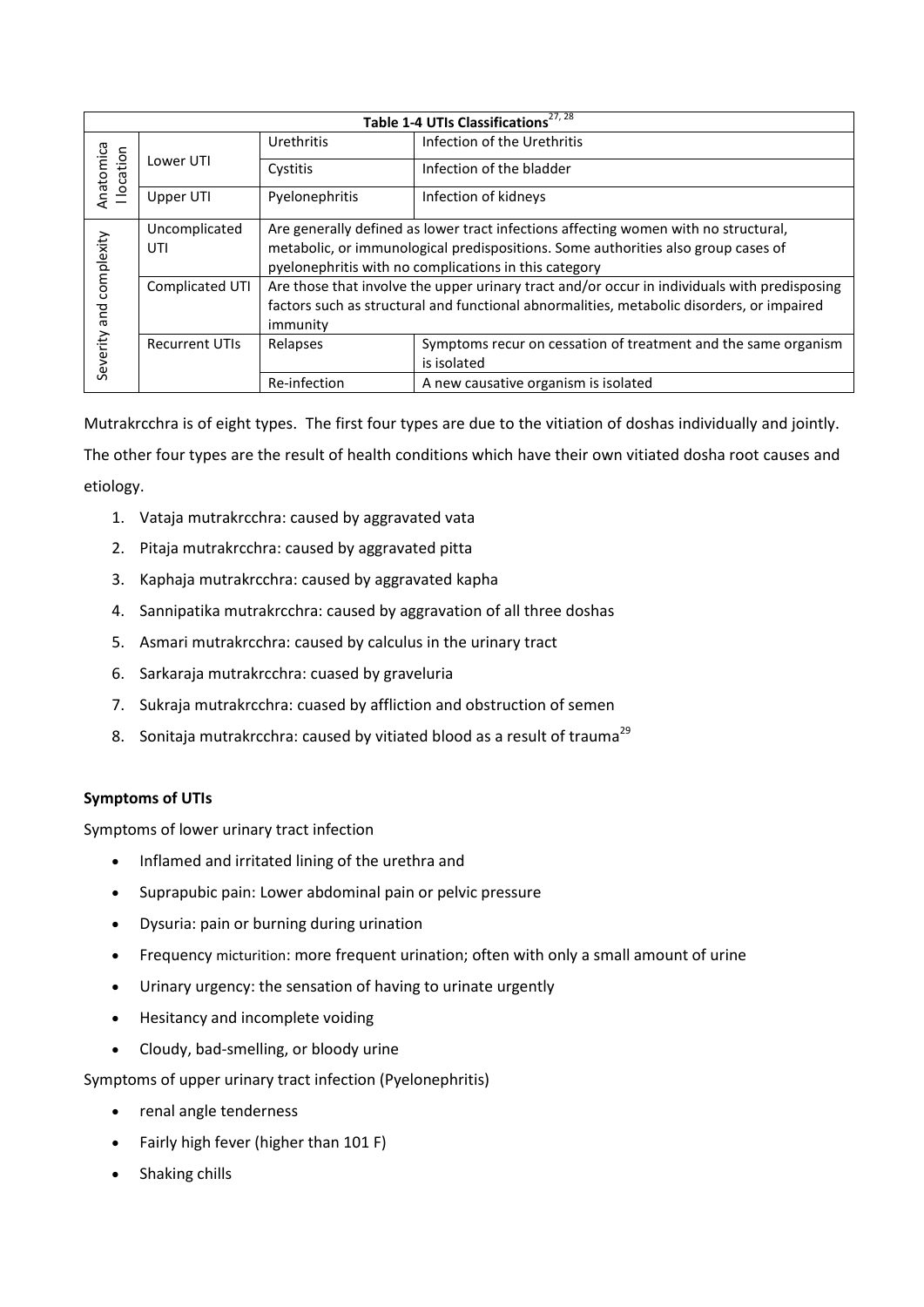- [Nausea](http://www.medicinenet.com/nausea/symptoms.htm)
- [Vomiting](http://www.medicinenet.com/vomiting/symptoms.htm)
- Flank [pain:](http://www.medicinenet.com/pain_quiz/quiz.htm) pain in the back or side, usually on only one side at about waist level
- All the lower UTIs symptoms may or may not be present

Classic symptoms may not be present in newborns, infants, children, and elderly people. Other symptoms which are listed may indicate a urinary tract infection among these groups.

- Newborns: fever or [hypothermia](http://www.medicinenet.com/hypothermia_extended_exposure_to_cold/article.htm) (low temperature), poor feeding, [jaundice](http://www.medicinenet.com/image-collection/jaundice_picture/picture.htm)
- Infants: vomiting, [diarrhea,](http://www.medicinenet.com/diarrhea/article.htm) fever, poor feeding, not thriving
- Children: irritability, eating poorly, unexplained fever that doesn't go away, loss of bowel control, loose bowels, change in urination pattern
- Elderly people: fever or hypothermia, poor appetite, lethargy, change in mental status<sup>30,31</sup>

# Symptoms of different types of Mutrakrcchra:  $32, 33$

- Excruciating pain in groin, bladder and genitals
- pain and or burning sensation when urinating
- urine passes frequently with difficulty
- urine is associated with slimy material
- yellowish urine
- blood in urine
- urine is associated with slimy material
- low quantity of urine
- urine obstruction
- heaviness and edema in bladder and phallus

# **Risk Factors**

Everyone has some risk to develop Urinary tract infections but following factors increase the incidence of  $UTIs.$   $34, 35$ 

- Structural and functional abnormalities: include congenital abnormalities, cysts and diverticula, enlarge prostate, neurological defects causing urinary retention.
- Blockage: kidney or bladder stones
- Not being circumcised: the foreskin of the penis makes it easier for germs to get trapped and enter the urinary tract
- Foreign bodies: catheter or tube inside urethra or bladder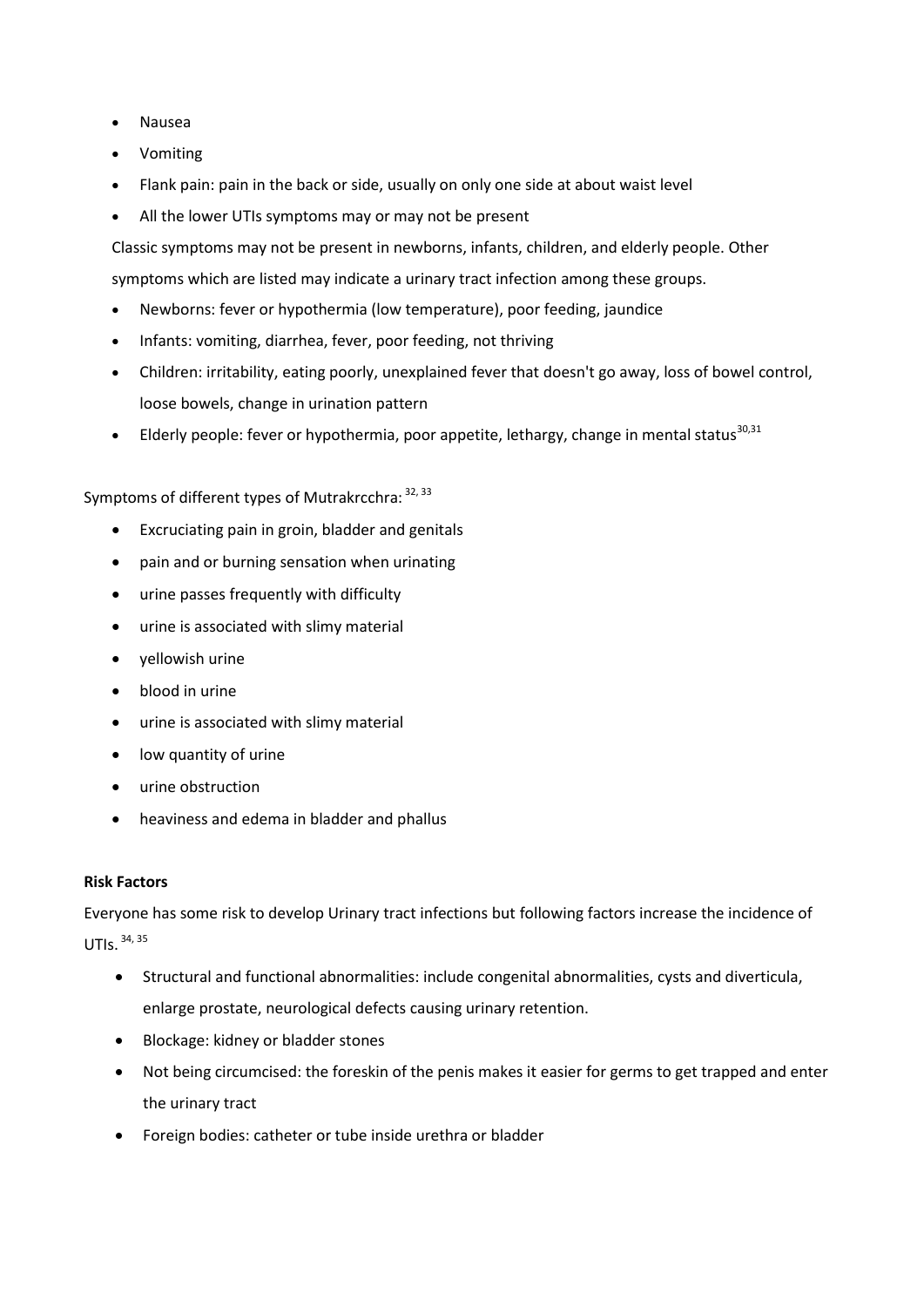- Metabolic abnormalities: Glycosuria in diabetes mellitus and pregnancy encourages the growth of bacteria
- Impaired immunity: using immunosuppressive drugs increase the possibility of growth of bacteria
- Infrequent and incomplete voiding
- Personal hygiene: Either poor hygiene or excess cleaning of the feminine hygiene deodorants and scented toilet paper
- Sexual Activity: Trauma to the urethra and surrounding, the bacteria can be mechanically pushed into the urethra, infected sexual partner, anal sex
- Mode of birth control: spermicidal contraception, spermicidal condoms, diaphragm
- Genetics: Certain cells on the vaginal mucosa and the urethra can express receptors that actually allow certain bacteria to attach and pull themselves into the bladder causing an increase risk of a UTI.
- Hormonal Status: menopause, (lack of estrogen allows for thinning and deficiency of the tissue in the vagina and urethral that may allow for greater susceptibility to UTIs)

From Ayurvedic perspective, risk factors of UTI are the same as the etiology and pathogenesis factors of the Mutrakrcchra.

#### **Diagnosis**

When two or more symptoms of lower UTI and Upper UTI are presence in a person the health care provider will usually test a sample of urine for the presence of bacteria and white blood cells, which are produced by the body to fight infection. They are lots of methods to diagnosis of different type of infection in the body but UTI are still generally diagnosed as they have been for decades which are by urine culture. For urine culture urine sample will be collected and send to lab to be analyzed through urine culture. The best sample is a "clean catch" midstream sample of urine placed in the sterile cup. In order to have a "clean catch" sample the patient (women and not being circumcised men) should wash the genital area properly before collecting their urine. This will help to avoid getting the transient organism that may be found on the surface of the genital in to the urine sample. The urine culture test results will take approximately 3 days to be ready<sup>36, 37</sup>. Using the best medication to treat the infection, some health care provider will send the sample for sensitivity test as well to test the bacteria for sensitivity to different antibiotics.

With the recurrent UTIs additional tests and examination will be demonstrated to see if the person's urinary tract is normal. These tests may include Kidney and bladder ultrasound, Voiding cystourethrogram, (CT) scan, MRI, Radionuclide scan, Urodynamics and Cystoscopy.<sup>38</sup>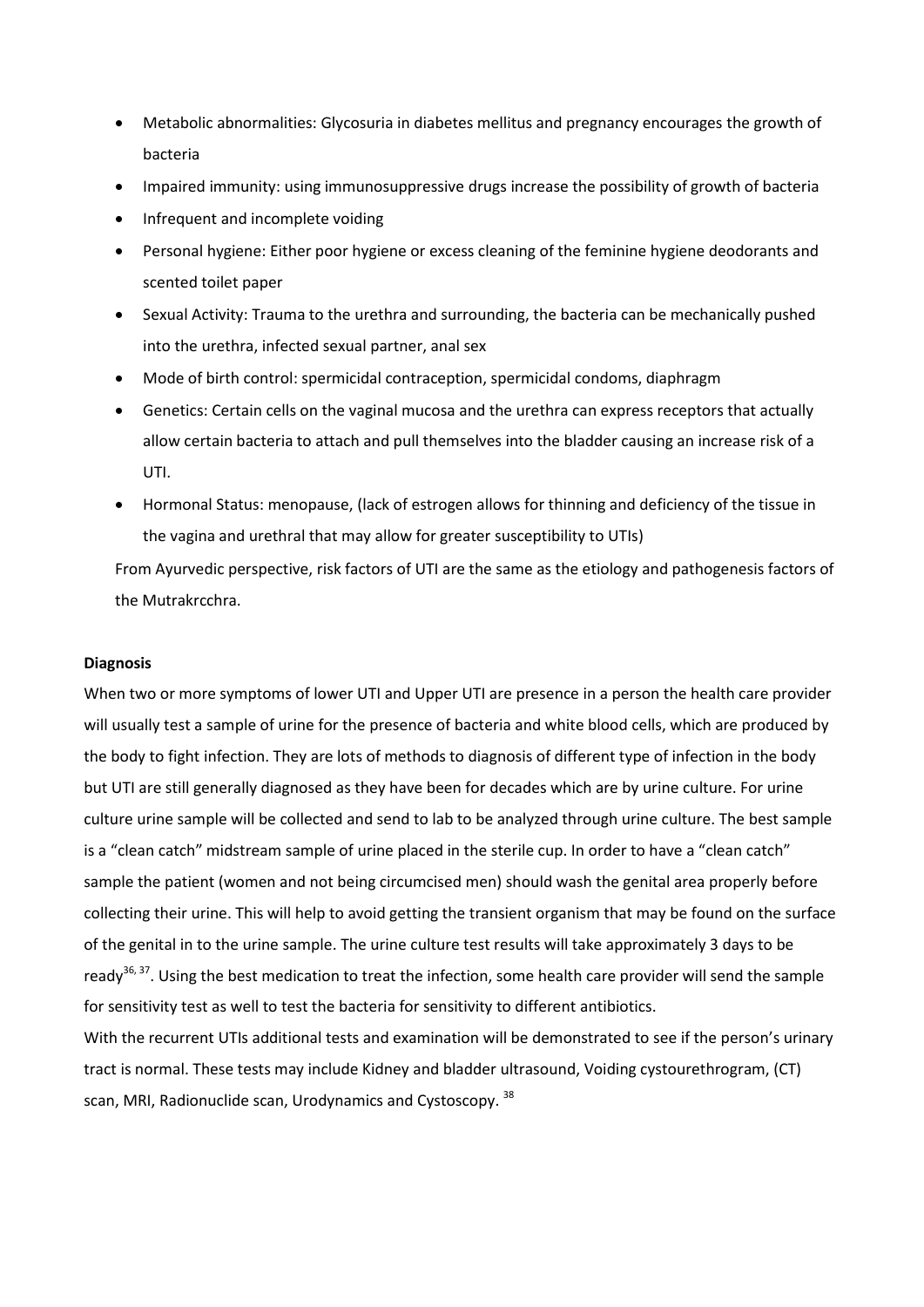Ayurvedic diagnosis of the condition is through signs and symptoms of the disease. Different diagnosis of Mutrakricchra from other Urinary tract complications is more explained in table 1-4. Lab results are very important to clarify the treatment dimensions, daily habitual changes and choosing the right medicine.

|                | Table 1-5: differential Diagnosis of Mutrakricchra with Mutraghata, Ashmari and Pramena |                            |                   |                   |                |
|----------------|-----------------------------------------------------------------------------------------|----------------------------|-------------------|-------------------|----------------|
|                | <b>Features</b>                                                                         | Mutrakricchra              | Mutraghata        | Ashmari           | Prameha        |
|                | <b>Presentation of</b>                                                                  | Urination with burning     | Burning sensation | Mutadhara sanga   | No burning     |
|                | <b>Urination</b>                                                                        | sensation and pain         | and pain          | and vishrinadhara | sensation      |
| $\overline{2}$ | <b>Nature of Urination</b>                                                              | White, yellow or red       | Anuria            | Hematuria         | Depends upon   |
|                |                                                                                         | color urine                |                   |                   | urine          |
| 3              | <b>Prominent feature</b>                                                                | Difficulty in urination is | Obstruction is    | Mutadhara sanga   | No obstruction |
|                |                                                                                         | more prominent             | more prominant    | and vishrinadhara |                |

**Table 1-5: differential Diagnosis of Mutrakricchra with Mutraghata, Ashmari and Prameha<sup>39</sup>**

Analysis of etiology and symptoms of Mutrakricchra discloses the fact that pitta and vatta vitiations factors and vata and pitta vitiations play a significant role in manifestation of Mutrakricchra.

### **Treatment**

UTIs are among the most common of bacterial infections and are frequent causes of morbidity and mortality. They are the second most common reason for the prescription of empirical antibiotics and are also major drivers of antibiotic usage and antibiotic resistance. <sup>40</sup>

Thus, the main element of treatment will be antimicrobial drugs specially antibiotics. Even in the UTI cases that the root cause is due to structural problem or any other non bacterial problems the antibiotic treatment will be demonstrated and then the root cause will be detected and treated. Some analgesics and smooth muscle relaxer drugs may be use to reduce pain.

The choice of medication and length of treatment depend on the patient's underlying medical condition, pathogens that are causing the infection and susceptibility of the pathogens to treatment.

Patients with severe Upper UTI symptoms who are very ill usually require intravenous (IV) antibiotics and admission to a hospital. Patients with milder UTIs symptoms (cystitis) will be treated with oral antibiotics. Some patients may have a UTI caused by pathogens that cause STDs (sexually transmitted disease) which may require more than a single oral antibiotic.<sup>41</sup>

To prevent the infection traveling to higher parts of the urinary tract the treatment usually begins before the pathogenic agent and its antibiotic susceptibilities are known. Thus, after caregivers receive the urine culture results they may change the antibiotics in some individuals. It is also important to know that pediatric patients and pregnant patients should not use certain antibiotics that are commonly used in adults. The length of treatment (taking antibiotics) varies from 3 days to 14 days and even six month depending how acute and recurrent the condition is. <sup>42, 43</sup>

According to a research in American journal of clinical medicine," an evidence-based guideline for the antimicrobial treatment of UTI in adults was published in March 2011 by the Infectious Diseases Society of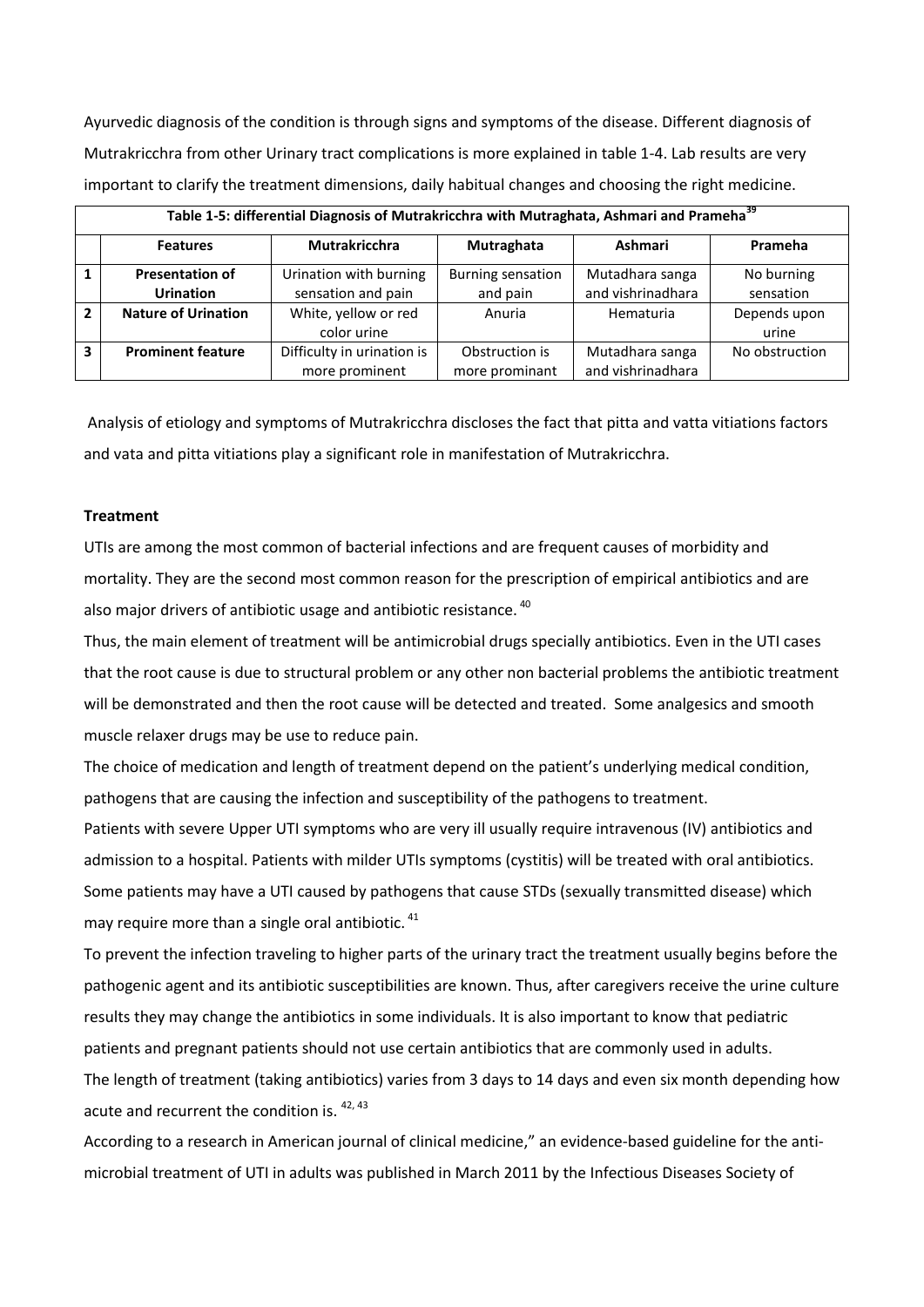America and the European Society for Microbiology and Infectious Diseases and included interesting considerations, balancing the positives of likely efficacy with negatives, termed "collateral damage," relating to the "ecological adverse effects of antimicrobial therapy." The following recommendations come from that guideline."<sup>44</sup>

## **Table 1-6: Antibiotic treatment for uncomplicated acute Cystitis** <sup>45</sup>

Nitrofurantoin 100 mg BID for 5 days OR Trimethoprim-sulfamethoxazole DS (160/800 mg) BID for 3 days (if prevalence of resistance is < 20%) OR Fosfomycin trometamol 3 gm single dose OR Pivmecillinam 400 mg BID for 5 days (not available in the United States) *If availability or allergy history precludes* 

# *these choices, then use:*

Fluoroquinolones for 3 days OR Betalactams (amoxicillin-clavulanate, cefdinir, cefa-clor, or cefpodoxime-proxetil) for 3 to 7 days Abbreviations: BID, twice a day; DS, double strength

**Table 1-7**: **Outpatient Antibiotic Treatment for Uncomplicated Acute Pyelonephritis** <sup>46</sup>

# *If fluoroquinolone resistance prevalence is less than 10%*

Ciprofloxacin 500 mg BID for 7 days, with or without an initial 400 mg dose of IV ciprofloxacin or 1 g of IV ceftriaxone or a consolidated 24-hour IV dose of an aminoglycoside

OR

Ciprofloxacin XR 1000 mg once daily for 7 days

OR

Levofloxacin 750 mg once daily for 5 days *If fluoroquinolone resistance prevalence is 10% or more, then use:* Ciprofloxacin 500 mg BID for 7 days, plus initial 1 g dose of IV ceftriaxone or a consolidated 24-hour IV dose of an aminoglycoside

OR

Ciprofloxacin XR 1000 mg once daily for 7 days, plus initial 1 g dose of IV ceftriaxone or a consolidated 24- hour IV dose of an aminoglycoside

OR

Levofloxacin 750 mg once daily for 5 days, plus initial 1 g dose of IV ceftriaxone or a consolidated 24-hour IV dose of an aminoglycoside *If* 

Side effect of using UTI treatment antibiotics in some patients are diarrhea, nausea, vomiting, headaches, dizziness, convulsion, hallucination, photosensitivity, blood disorders, hepatitis, allergic reactions such as rashes and erythema, vestibular and hearing damage.<sup>47</sup>

Some alternative medicine studies show that using cranberry fresh juice not only improves some of the symptoms of the UTIs but it has some preventing effects especially in women. Also, Using Vitamin C in pregnant women, Vitamin A in children and adults can be beneficial in regard of prevention of UTIs. Moreover, taking Probiotics products or tablets every day decreases the E.coli colonization in stool.<sup>48,49</sup> Table 1-6 contain some alternative treatments and prevention methods.  $\sigma$  and class complete doctors, cefacilities, or cefacilities or cefulance  $\sigma$ very day decreases the E.com co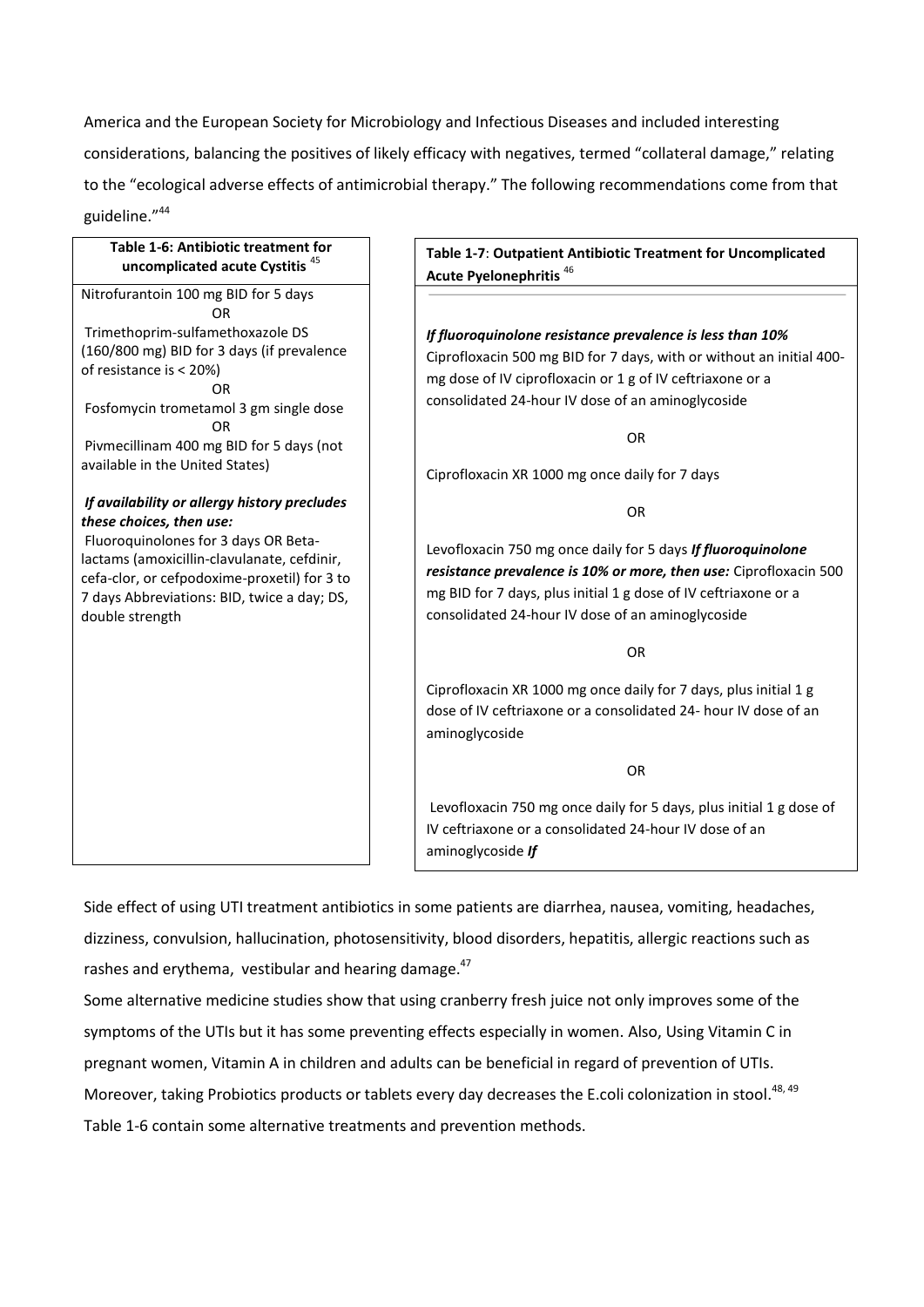|                         | Table 1-8: Alternative treatment and prevention methods for UTIs <sup>50,51</sup>                                                                                                                                                                                                            |
|-------------------------|----------------------------------------------------------------------------------------------------------------------------------------------------------------------------------------------------------------------------------------------------------------------------------------------|
| Diet and Nutrition      | Drink plenty of fluids (2 to 4 quarts each day). Patients with kidney failure should consult<br>$\bullet$<br>with the health care provider to learn how much fluid is healthy for them.<br>Drink cranberry juice or use cranberry tablets, but take consideration if you have a<br>$\bullet$ |
|                         | personal or family history of kidney stones.                                                                                                                                                                                                                                                 |
|                         | Avoid alcohol and caffeine drinks<br>$\bullet$<br>keep the blood sugar under control If you are diabetes<br>$\bullet$                                                                                                                                                                        |
| Personal hygiene        | Use sanitary pads instead of tampons and change the pad each time you use the<br>$\bullet$<br>bathroom.                                                                                                                                                                                      |
|                         | Do not douche or use feminine hygiene sprays or powders and do not use any product<br>$\bullet$<br>containing perfumes in the genital area.                                                                                                                                                  |
|                         | Use estrogen cream in the vagina area after menopause<br>٠                                                                                                                                                                                                                                   |
|                         | Take showers instead of baths<br>$\bullet$                                                                                                                                                                                                                                                   |
|                         | Keep your genital area clean<br>٠                                                                                                                                                                                                                                                            |
|                         | Wipe from front to back after using the bathroom.                                                                                                                                                                                                                                            |
|                         | Avoid anal sex<br>$\bullet$                                                                                                                                                                                                                                                                  |
|                         | Lubricate adequately during sexual intercourse<br>$\bullet$                                                                                                                                                                                                                                  |
| Clothing                | Avoid tight-fitting underwear and pants<br>$\bullet$                                                                                                                                                                                                                                         |
|                         | Use cotton-cloth underwear and pantyhose, and change both at least once a day.<br>$\bullet$                                                                                                                                                                                                  |
| <b>Urination habits</b> | Urine when the urge arise<br>$\bullet$                                                                                                                                                                                                                                                       |
|                         | Empty your bladder completely<br>$\bullet$                                                                                                                                                                                                                                                   |
|                         | Urinate before and after sexual activity and clean your genital and anal areas before and<br>$\bullet$                                                                                                                                                                                       |
|                         | after sexual activity                                                                                                                                                                                                                                                                        |
| <b>Birth control</b>    | spermicidal contraception<br>$\bullet$                                                                                                                                                                                                                                                       |
|                         | Avoid diaphragm<br>٠                                                                                                                                                                                                                                                                         |
|                         | Avoid spermicidal condoms                                                                                                                                                                                                                                                                    |
|                         | Avoid unlubricated condoms                                                                                                                                                                                                                                                                   |

Ayurvedic Treatments of the Mutrakrcchram(Lower UTIs) acts through different aspects. Using herbs, Body therapies, Sensory therapies, Changing diet, Changing life style and apply yoga and meditation are the tools that Ayurveda benefits from to cure this condition naturally.

# **Herbs**

Useful and effective herbs for treating UTIs disorders with their action on doshas are listed in table below.

| Table 1-9: Helpful herbs to treat urinary tract infection <sup>52, 53</sup> |                |                                                                      |                  |
|-----------------------------------------------------------------------------|----------------|----------------------------------------------------------------------|------------------|
| <b>Herbs</b>                                                                | Category       | <b>Applications in treating UTI</b>                                  | <b>Action on</b> |
|                                                                             |                |                                                                      | <b>Doshas</b>    |
| Barberry                                                                    | Diaphoretic,   | It kills microorganisms (E. coli, staphylococci) that cause urinary  | $KV-$ , $P+$     |
|                                                                             | Expectorant,   | tract infections                                                     |                  |
|                                                                             | Astringent,    |                                                                      |                  |
|                                                                             | Emetic         |                                                                      |                  |
| <b>Buchu</b>                                                                | Diuretic,      | Urinary antiseptic, diuretic, urinary disinfectant. Its volatile oil | PK-, V+          |
|                                                                             | Diaphoretic,   | stimulates urination and is excreted virtually unchanged by the      |                  |
|                                                                             | Stimulant      | kidneys, rendering the urine slightly antiseptic.                    |                  |
| <b>Burdock</b>                                                              | Diaphoretic,   | Contains chemicals (polyacetylenes) that kill disease causing        | PK-, V+          |
|                                                                             | Expectorant,   | bacteria and fungi. It has been used traditionally for urinary tract |                  |
|                                                                             | Astringent,    | infections                                                           |                  |
| Chamomile                                                                   | Diaphoretic,   | Chamomile flowers reduce muscle spasms and pains, reduce             | PK-, Vo          |
| flowers                                                                     | Carminative,   | inflammation and are antiseptic. These compounds have a              |                  |
|                                                                             | <b>Nervine</b> | sedative and relaxing effect                                         |                  |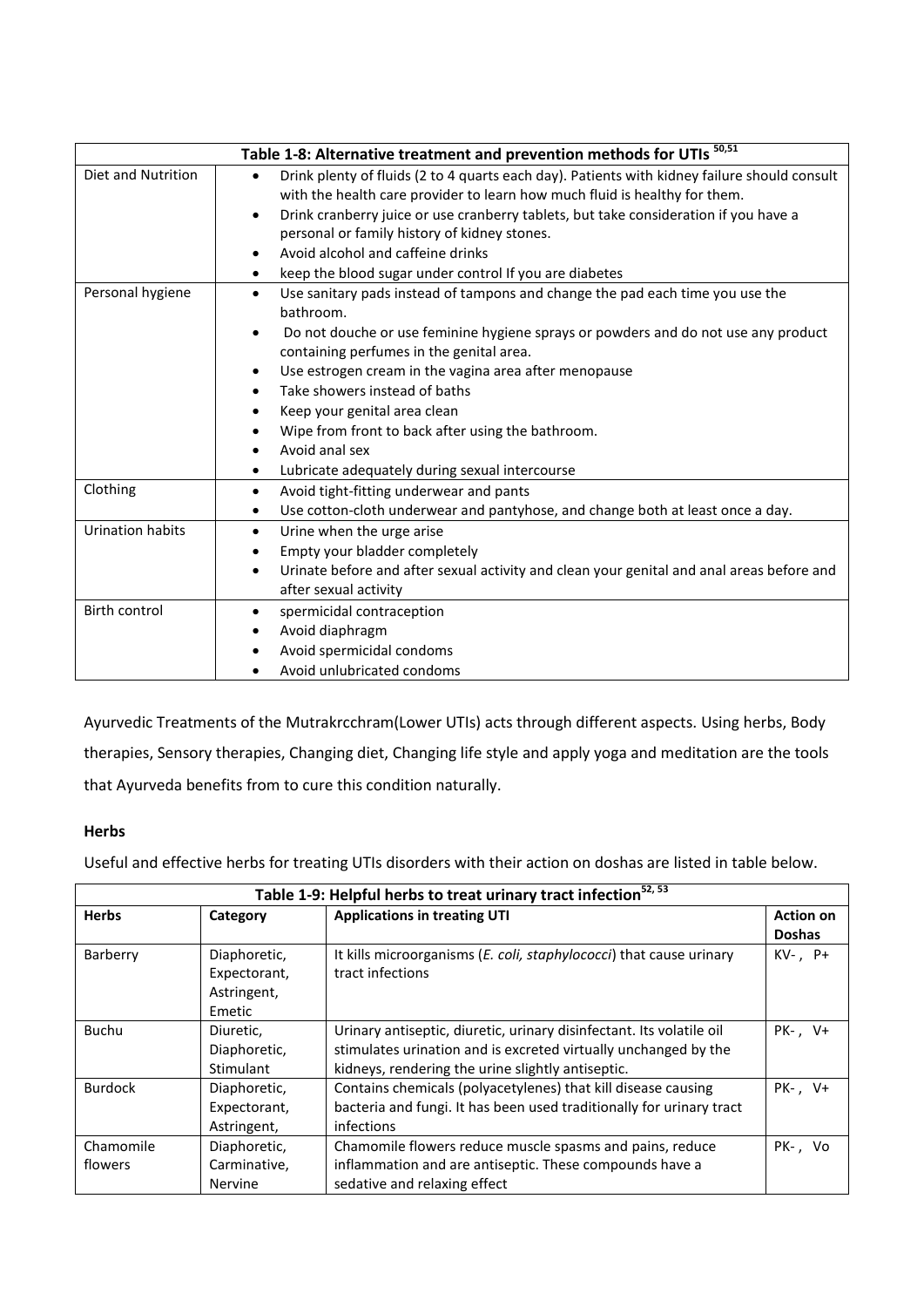| Cinnamon            | Stimulant,<br>Diaphoretic,<br>Alternative                | Suppresses completely' the cause of most urinary tract infections<br>(E. coli) and the fungus (Candida albicans) responsible for vaginal<br>yeast infections                                                                                                                                                                                                                                                                                                                                                   | $VK-$ , $P+$  |
|---------------------|----------------------------------------------------------|----------------------------------------------------------------------------------------------------------------------------------------------------------------------------------------------------------------------------------------------------------------------------------------------------------------------------------------------------------------------------------------------------------------------------------------------------------------------------------------------------------------|---------------|
| Cleavers            | Diuretic,<br>Stimulant<br>Alternative                    | Soothing diuretic which is useful for acute or chronic cystitis with<br>swollen lymph nodes and uterine inflammation.                                                                                                                                                                                                                                                                                                                                                                                          | PK-, V+       |
| Coriander           | Alternative,<br>Diaphoretic,<br>Diuretic,<br>carminative | It is very effective in burning urethra, cystitis and most of the<br>urinary tract infection conditions                                                                                                                                                                                                                                                                                                                                                                                                        | $VPK =$       |
| Couch grass.        | Diuretic,<br>Anti-<br>inflammatory                       | Diuretic with a soothing, anti-inflammatory healing effect on the<br>lining of the bladder. Useful when there is mucus discharge from<br>the bladder with painful and frequent urination                                                                                                                                                                                                                                                                                                                       | PK-, V+       |
| Corn silk           | Diuretic,<br>Demulcent<br>Alternative                    | Soothing, Anti-inflammatory Diuretic that directly reduces painful<br>symptoms and swelling due to inflammation.                                                                                                                                                                                                                                                                                                                                                                                               | PK-, V+       |
| Dandelion root      | Diuretic,<br>Alternative,<br>Laxative                    | It increases the flow of urine and has a laxative effect. Herbal<br>diuretics help to cleanse the system. By promoting the release of<br>fluids from the tissues it helps to relieve the false sensations of<br>urgency characteristic of cystitis.                                                                                                                                                                                                                                                            | PK-, V+       |
| Gokshura            | Diuretic,<br>Aphrodisiac,<br>Nervine                     | It helps and sooths difficult urination, reduce edema, helps in<br>kidney and bladder stone, helps in chronic cystitis                                                                                                                                                                                                                                                                                                                                                                                         | $VPK =$       |
| Goldenseal          | Bitter tonic,<br>Antipyretic,<br>antibiotic              | Good for bladder infections if there is bleeding. It is an effective<br>antimicrobial and choleretic.                                                                                                                                                                                                                                                                                                                                                                                                          | PK-, V+       |
| Guggul              | Antispasmodic,<br>Antiseptic,<br>Stimulant               | It helps in cystitis, diabetes                                                                                                                                                                                                                                                                                                                                                                                                                                                                                 | $KV-$ , $P+$  |
| Hydrangea           |                                                          | Good for stimulating the kidneys and flushing them clean                                                                                                                                                                                                                                                                                                                                                                                                                                                       |               |
| Juniper berry       | Diuretic,<br>Diaphoretic,<br>Carminative,<br>analgesic   | Juniper relieves pain and is antiseptic, diuretic, and stimulant                                                                                                                                                                                                                                                                                                                                                                                                                                               | $KV-$ , $P+$  |
| Manjishta           | Diuretic,<br>Hemostatic<br>Alterative                    | It helps in kidney and bladder stones and in the cases that bleeding<br>is there                                                                                                                                                                                                                                                                                                                                                                                                                               | PK-, V+       |
| Marshmallow<br>root | Tonic,<br>Demulcent,<br>Diuretic,<br>Laxative            | Increases the acidity of the urine thus inhibiting bacterial growth.<br>It helps to strengthen and cleanse the bladder. Marshmallow is the<br>best source of easily digested vegetable mucilage which lubricates<br>the body, protecting it against irritation and dryness. It soothes the<br>urinary system and is usually combined with other diuretic herbs<br>to treat kidney and bladder inflammations, difficult or painful<br>urination and kidney stones or gravel. It stops bleeding in the<br>urine. | $PV-$ , $K +$ |
| Parsley             | Diuretic,<br>Emmenagogue,<br>carminative                 | It is good for swollen glands, kidney stone, it should take under<br>caution if there is acute kidney inflammation                                                                                                                                                                                                                                                                                                                                                                                             | $KV-$ , $P+$  |
| Plantain            | Astringent,<br>Alternative,<br>Diuretic,<br>vulnerary    | It has cooling diuretic properties that make it beneficial for kidney<br>and urinary bladder infections.                                                                                                                                                                                                                                                                                                                                                                                                       | PK-, V+       |
| Shilajit            | Diuretic<br>Lithotriptic,<br>Antiseptic                  | It is very good for dysuria, cystitis and kidney stone                                                                                                                                                                                                                                                                                                                                                                                                                                                         | $KV-$ , $P+$  |
| Shepherd's          | Astringent,                                              | Bleeding                                                                                                                                                                                                                                                                                                                                                                                                                                                                                                       | PK-, V+       |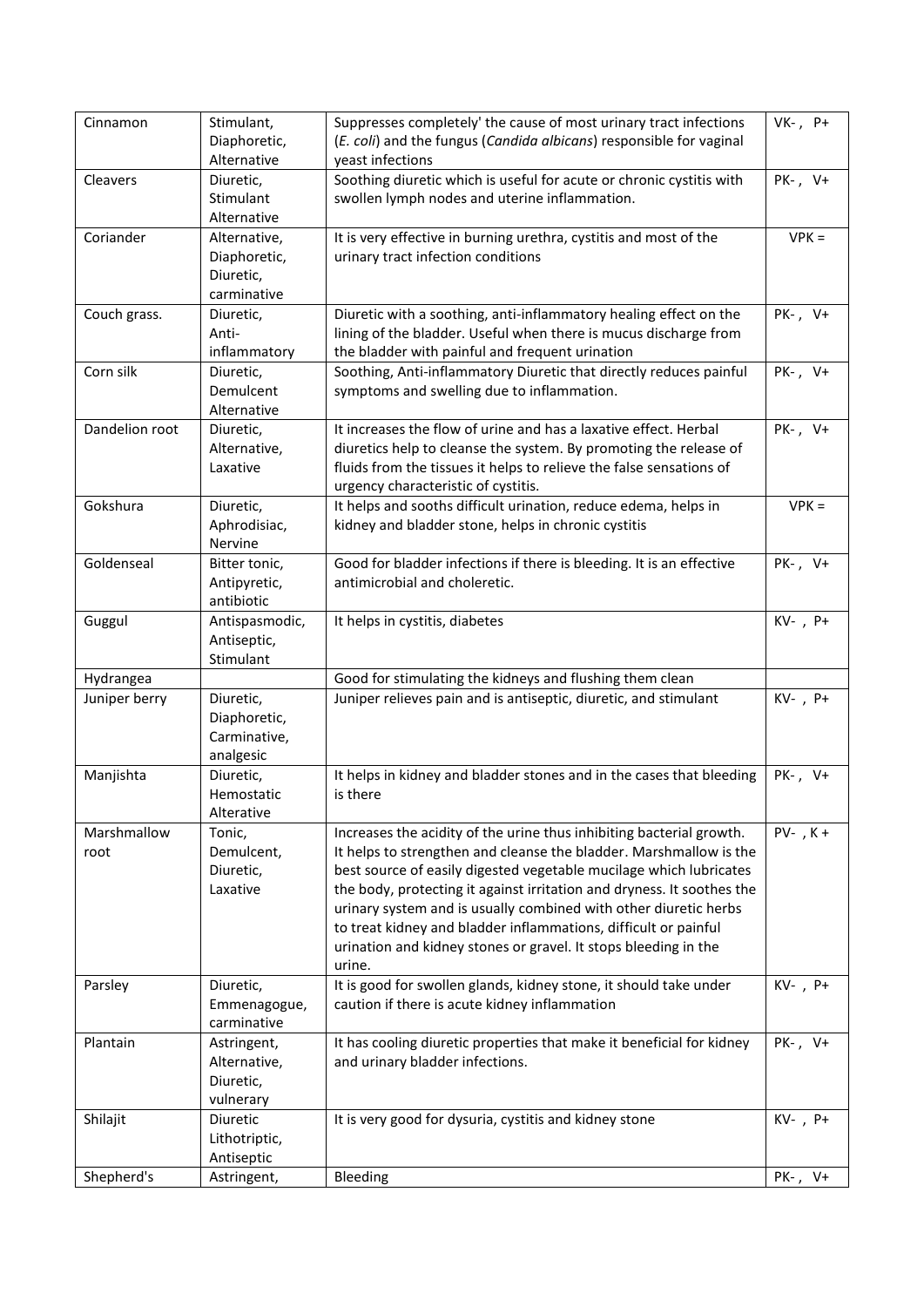| Purse    | Haemostatic,<br>alterative                 |                                                                                                                                                                                                                                                                                                                                                                                                           |                             |
|----------|--------------------------------------------|-----------------------------------------------------------------------------------------------------------------------------------------------------------------------------------------------------------------------------------------------------------------------------------------------------------------------------------------------------------------------------------------------------------|-----------------------------|
| Uva ursi | Diuretic,<br>Astringent,<br>Antiseptic     | For irritable bladder or an atonic boggy bladder, bacterial vaginosis<br>and ulcerative cystitis Uva ursi is a strong, non-irritating diuretic<br>and urinary antiseptic for bladder and kidney infections. When<br>combined with marshmallow it helps to eliminate stones from the<br>kidney and bladder. It strengthens and tones the urinary passages<br>and is effective to treat blood in the urine. |                             |
| Yarrow   | Diaphoretic,<br>Astringent,<br>Alternative | Anti-inflammatory, Antipyretic, Spasmolytic, Diaphoretic,<br>Astringent, tonic. It regulates many urination problems and<br>soothes and heals mucous membranes. It clears heat and<br>congestion by aiding elimination via the kidneys through its<br>diuretic effect                                                                                                                                     | PK-,<br>$V+$ (in<br>excess) |

Beside all herbs above two herb categories can be useful and helpful in managements of UTIs. First are the Herbs that alkalize urine are which are sarsaparilla, peppermint, marshmallow, comfrey root, plantain, ginger and second are the herbs that destroy pathogenic bacteria and strengthen the immune responses which are Echinacea, Goldenseal, Myrrh, Burdock, Garlic, Bilberry, Uva ursi, Feverfew, Honeysuckle, Barberry.

## **Body Therapies**

"Urinary tract complains should be treated with drug formulation that promotes the flow of urine.

Additionally all patients would need enema and Urethral wash"  $54$ 

Body therapy is part of the management and treatment procedure for patient suffering from any kind of

Mutrakrcchra. Table 1-10 shows body treatment therapies that are beneficial for vata, pitta and kapha Mutrakrcchra.

|                      | Table 1-10: body therapies for Vata, Pitta and Kapha Mutrakrcchra <sup>55, 56, 57</sup> |  |  |
|----------------------|-----------------------------------------------------------------------------------------|--|--|
| Vataja mutrakrcchra  | Massage and oiliation: Whole body massage, Whole body oiliation with                    |  |  |
|                      | medicated oils that are vata alleviating                                                |  |  |
|                      | Local massage: the area above the pelvis with warm sesame oil that has been             |  |  |
|                      | prepared with Ashwagandha                                                               |  |  |
|                      | Heat therapy: Hot tub bath, local heat above the pelvis                                 |  |  |
|                      | Enema: Medicate Niruha basti, Medicate Anuvasanabasti                                   |  |  |
|                      | Special treatment: Medicated Uttara Basti(urethral and vaginal douche)                  |  |  |
| Pitaja mutrakrcchra  | Massage and oiliation: whole body massage with cooling oils such as coconut             |  |  |
|                      | oil, sunflower oil and olive oil,                                                       |  |  |
|                      | Local massage: use cooling pastes on the area pelvis,                                   |  |  |
|                      | Bath: cold affusion, cold bath, cool sitz bath prepared with pitta pacifying            |  |  |
|                      | herbs such as manjishta, gokshura, amalaki                                              |  |  |
|                      | Enema: Medicate Niruha basti, Medicate Anuvasanabasti                                   |  |  |
|                      | Special treatment: Virechana(purgation), Medicated Uttara Basti(urethral and            |  |  |
|                      | vaginal douche)                                                                         |  |  |
| Kaphaja mutrakrcchra | Massage and oiliation: With medicated oil prepared with bitter herbs                    |  |  |
|                      | Enema: Medicate Niruha basti                                                            |  |  |
|                      | Special treatment: fomentation therapies, Vamana (emetic therapy),                      |  |  |
|                      | Medicated Uttara Basti(urethral and vaginal douche) with cleansing herbs                |  |  |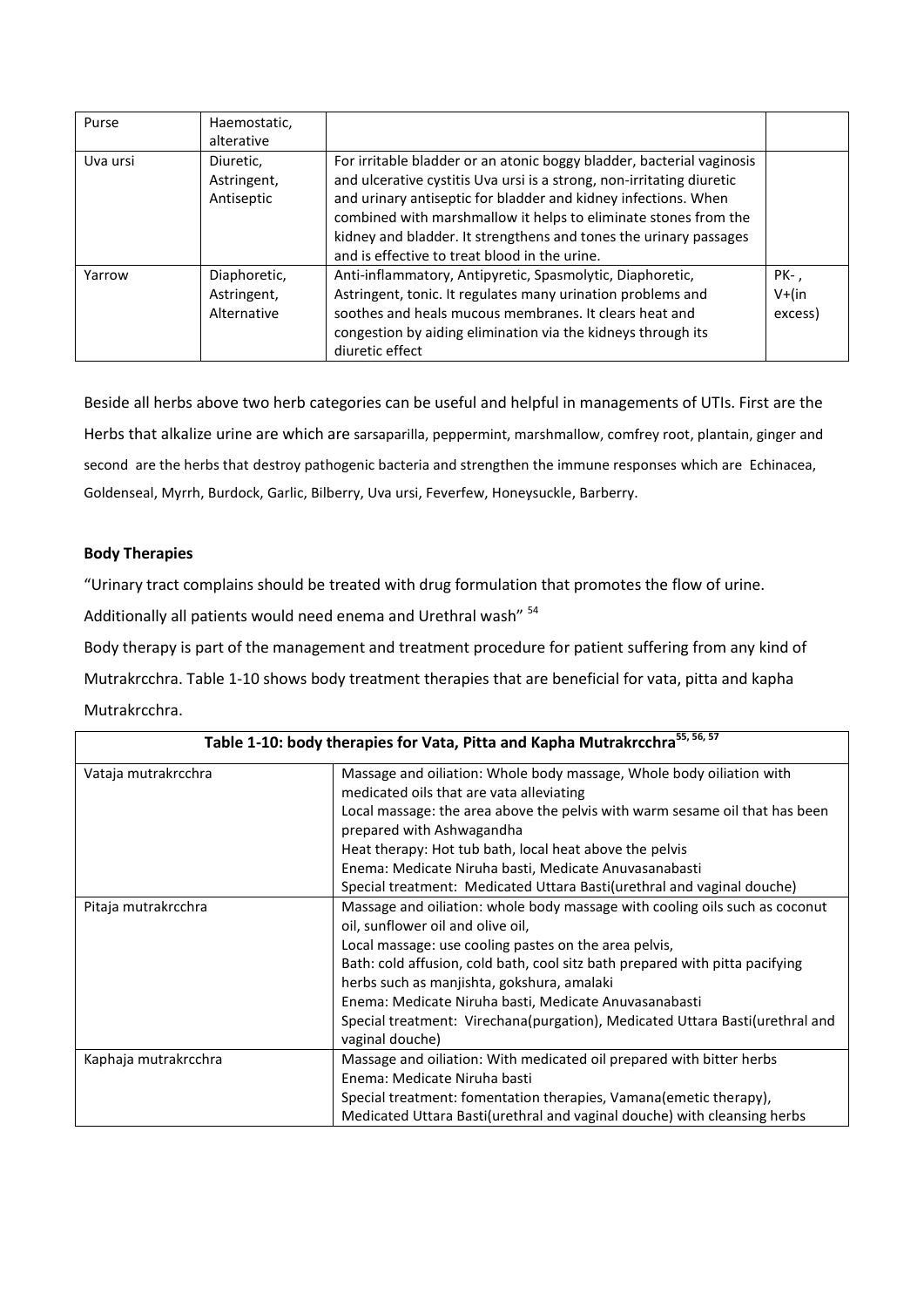## **Diet and Life style changes**

"The key to health can be found not in drugs or in special machine but in the prime factors on which our life and vitality is based. What we ourselves do on an everyday basis, through the factors that maintain life, determines whether we will be healthy or sick."<sup>58</sup>

Without changing the body and mind inputs there is no root treatment for the diseases. Diet and lifestyle changes are an essential part of the management and treatment procedure for Mutrakrcchra patients. Table 1-11 shows diet and lifestyle remedies which are beneficial for vata, pitta and kapha Mutrakrcchra.

| Table 1-11: diet and lifestyle remedies for Vata, Pitta and Kapha Mutrakrcchra $59,60$ |                                                                                                                                                                                                                                                                                                                                                                                                                                                                                                                                                                                                                                                                                                                                                                                                                                                                                                                                                                               |  |
|----------------------------------------------------------------------------------------|-------------------------------------------------------------------------------------------------------------------------------------------------------------------------------------------------------------------------------------------------------------------------------------------------------------------------------------------------------------------------------------------------------------------------------------------------------------------------------------------------------------------------------------------------------------------------------------------------------------------------------------------------------------------------------------------------------------------------------------------------------------------------------------------------------------------------------------------------------------------------------------------------------------------------------------------------------------------------------|--|
| Vataja mutrakrcchra                                                                    | Diet:<br>Increase intake of water, fluids, oils<br>$\bullet$<br>Intake of nourishing, lubricated foods and herbs<br>Sweet taste is the best (if the infection is not sensitive to sugar)<br>٠<br>Very small daily dosage of ghee<br>Avoid cold, dry, sharp very pungent foods<br>Avoid cold drinks<br>Drink lots of cranberry juice<br>Avoid alcohol, coffee, soda<br>Use Demulcents, antimicrobial, tonic herbs<br>$\bullet$<br>Use Vitamin A,C<br>Herbs: Licorice, Gokshura, Turmeric, Guggul<br>$\bullet$<br>Life style:<br>Cultivation of a Satvic life style<br>Lifestyle to increase ojas(immune system)<br>٠<br>Limit too much of physical and mental motions<br>Daily yoga and daily meditation is essential<br>$\bullet$<br>Treat anxiety, fear and worry<br>Gold is the best color and metal to use<br>$\bullet$<br>Warming and nourishing aromatherapy<br>Decrease sexual activity to the minimal until the condition gets better<br>Management of sexual activity |  |
| Pitaja mutrakrcchra                                                                    | Diet:<br>Increase intake of body temprature water, fluids<br>Bitter taste and herbs are the best avoid pungent, sour and salty<br>tastes<br>Very small daily dosage of ghee<br>Drink lots of cranberry juice<br>Avoid alcohol, coffee, soda<br>Use Alterative, antimicrobial, tonic herbs<br>Use vegetarian foods<br>Use Vitamin A,C<br>Herbs: Dandelion leaf, Horsetail, Coriander, Manjishta<br>Life style:<br>Cultivation of a Satvic life style<br>Lifestyle to increase ojas(immune system)<br>Slow down the fast paste lifestyles                                                                                                                                                                                                                                                                                                                                                                                                                                       |  |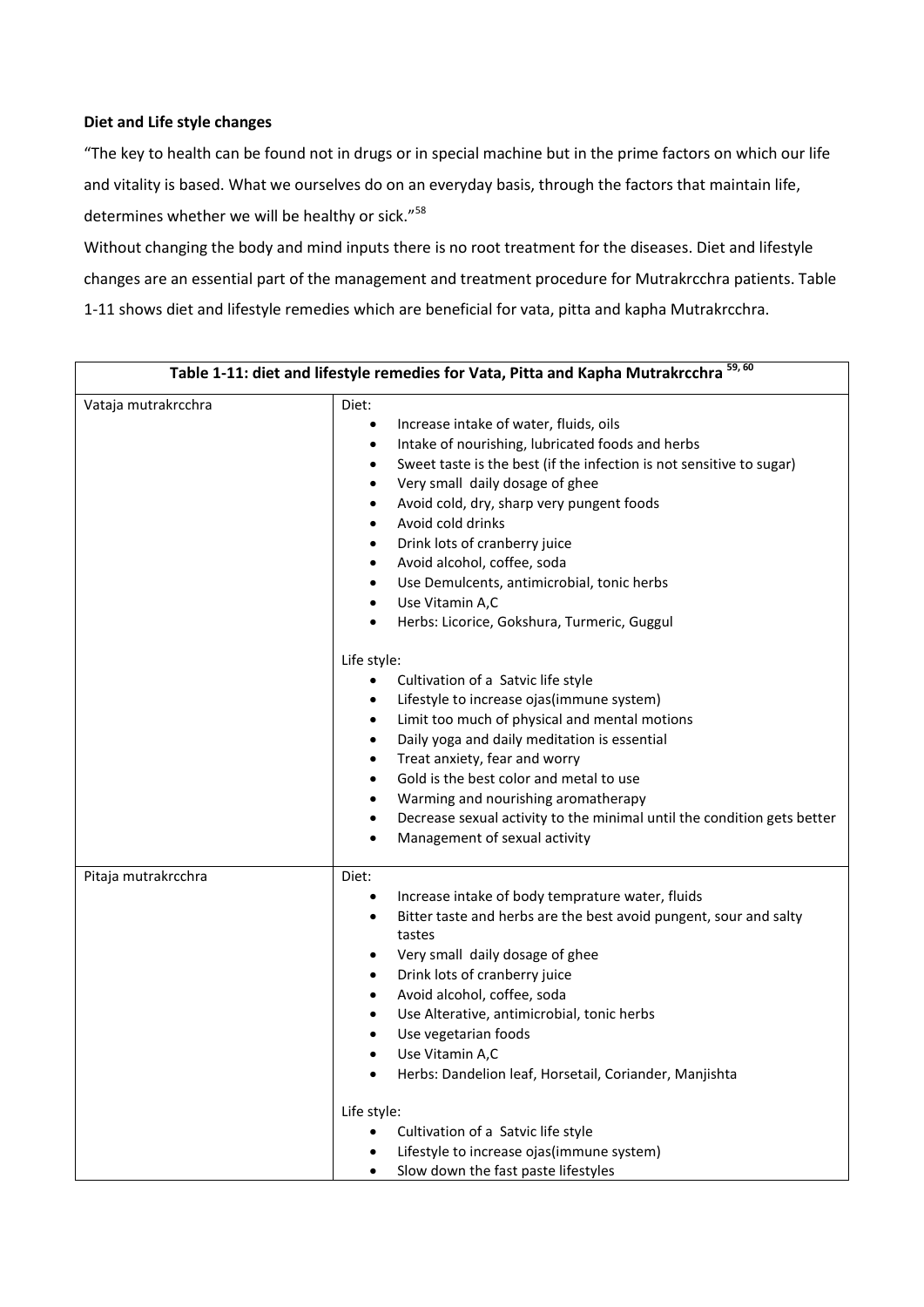|                      | Daily yoga and daily meditation is essential<br>$\bullet$               |
|----------------------|-------------------------------------------------------------------------|
|                      |                                                                         |
|                      | Treat anger, intensity, sexual passion<br>Blue is the best color        |
|                      |                                                                         |
|                      | Cooling aromatherapy                                                    |
|                      | Decrease sexual activity to the minimal until the condition gets better |
|                      | Management of sexual activity                                           |
| Kaphaja mutrakrcchra | Diet:                                                                   |
|                      | Light diet, purifying diet                                              |
|                      | Fasting                                                                 |
|                      | Avoid cold, heavy, mucosa forming foods                                 |
|                      | Use bitter and pungent taste and Sweet taste                            |
|                      | Avoid soda and juices<br>$\bullet$                                      |
|                      | Drink a large amount of pure water to flush the urinary system          |
|                      | Avoid alcohol, coffee, soda                                             |
|                      | Use warm and sharp diuretics                                            |
|                      | Avoid dairy products, sweet fruits                                      |
|                      | Full vegetarian diet with use of bitter light greeny vegetables         |
|                      | Use Vitamin A,C                                                         |
|                      | Herbs: Juniper berries, Parsley, Shilajit                               |
|                      |                                                                         |
|                      | Life style:                                                             |
|                      | Cultivation of a Satvic life style<br>$\bullet$                         |
|                      | Add plenty of daily exercise                                            |
|                      | Daily yoga asanas and warming and vitalizing pranayamas                 |
|                      | Treat melancholy, excessive lethargy, attachment                        |
|                      | Red and orange are the best colors                                      |
|                      | Warming and energizing aromas should be applied                         |
|                      | Decrease sexual activity to the minimal until the condition gets better |
|                      | Management of sexual activity                                           |
|                      |                                                                         |

# **Yoga and Meditation**

"Yoga as a therapy for treating diseases, whether physical or mental, is part of Ayurveda and is traditionally employed according to Ayurvedic diagnosis and recommendations."<sup>61</sup>

Urinary tract infection is due to problems of Swadhisthana chakra and as it is related with low immune

system it is related to Manipoura and Anahata chakra as well. Thus, asanas that involve pelvis, abdomen and

chest region can be beneficial for the condition. Padangusthasana, lotus poses, Bharadvaja's Twist,

Bhujangasana, Setu Bandha Sarvangasanathe, Dhanurasana, Dandasana , Marjariasana are beneficial yoga poses for Mutrakrcchra. <sup>62, 63</sup>

Paranayama and Meditain are benefiacial to manage UTIs. Table 1-12 shows pranayama and chanting mediations which are beneficial for vata, pitta and kapha Mutrakrcchra.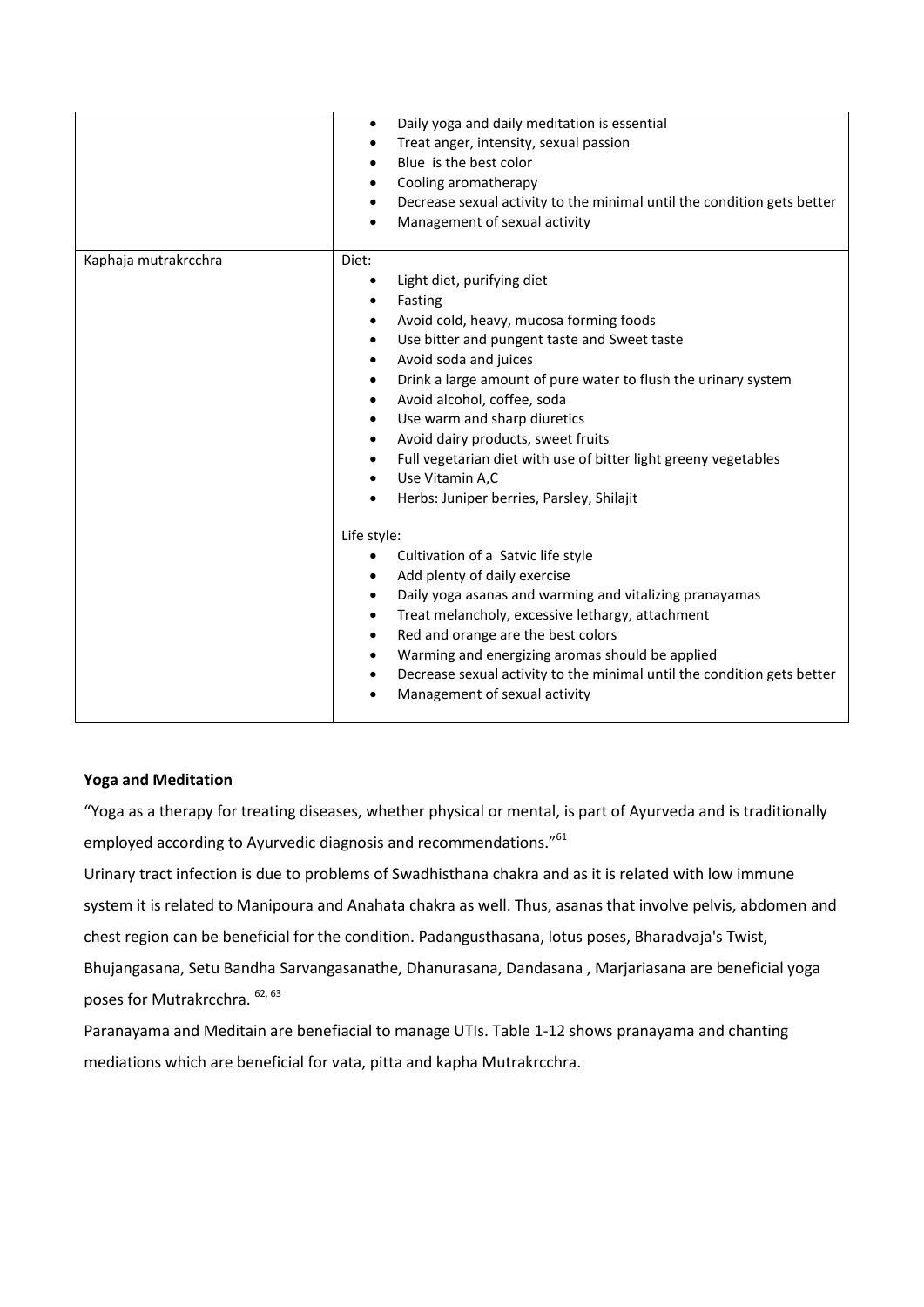| Table 1-12: beneficial pranayama and chanting mediations for vata, pitta and kapha Mutrakrcchra <sup>64</sup> |                                                                                   |
|---------------------------------------------------------------------------------------------------------------|-----------------------------------------------------------------------------------|
| Vataja mutrakrcchra                                                                                           | Pranayam: warming and vitalizing                                                  |
|                                                                                                               | Kapalbhati<br>٠                                                                   |
|                                                                                                               | Solar pranayama                                                                   |
|                                                                                                               | <b>Meditation: Chanting Vum</b>                                                   |
| Pitaja mutrakrcchra                                                                                           | Pranayam: cooling                                                                 |
|                                                                                                               | Shitali pranayam<br>٠                                                             |
|                                                                                                               | Lunar pranayama<br>٠                                                              |
|                                                                                                               | <b>Meditation: Chanting Vum</b>                                                   |
| Kaphaja mutrakrcchra                                                                                          | Pranayam: warming and vitalizing                                                  |
|                                                                                                               | Kapalbhati<br>٠                                                                   |
|                                                                                                               | Solar pranayama                                                                   |
|                                                                                                               | Meditation: No chanting, focus more on physical activities, asanas and karma yoga |

- 1. IUGA(International urogynecological association),Urinary tract infection, www.Iuga.org
- 2. [http://www.niddk.nih.gov/health-information/health-topics/Anatomy/urinary-tract-how-it](http://www.niddk.nih.gov/health-information/health-topics/Anatomy/urinary-tract-how-it-works/Pages/anatomy.aspx)[works/Pages/anatomy.aspx](http://www.niddk.nih.gov/health-information/health-topics/Anatomy/urinary-tract-how-it-works/Pages/anatomy.aspx)
- 3. Reja Ashish, Godatwar Pawankumar, Sharma Reetu, Deshmukh Prashant, ETIOPATHOLOGICAL STUDY OF MUTRAKRICCHRA WITH SPECIAL REFRENCE TO URINARY TRACT INFECTION: A REVIEW, INTERNATIONAL JOURNAL OF RESEARCH IN, Reja Ashtish et al/ Int.J. Res. Ayurveda Pharm. 7(1), Jan-Feb 2016, [www.ijrap.net](http://www.ijrap.net/)
- 4. Dr. Marc Halpern, Principle of Ayurvedic medicine,(California College Of Ayurveda, 2010)
- 5. Abhay Rané · Ranan Dasgupta, urinary infection(clinical perspectives on urinary infection, Springer, 2013, 1
- 6. <http://www.britannica.com/science/urinary-tract-infection>
- 7. Diagnosis of UTI, Quick Reference Guide for Primary Care, British Infection Association, April 2013
- 8. Ibid, 5, P.2
- 9. Ibid, 3
- 10. Hegde Gajanana, Priya Bhat, CONCEPT OF LOWER URINARY TRACT INFECTION IN AYURVEDA, Review Article, International Ayurvedic Medical Journal, IJAM: Volume 2;Issue 4; July-August 2014
- 11. Ibid, 3
- 12. L. Barth Reller and Melvin P. Weinstein, Section Editors, Michael L. Wilson and Loretta Gaido, Laboratory Diagnosis of Urinary Tract Infections in Adult Patients, MEDICAL MICROBIOLOGY • CID 2004:38 (15 April) • 1157,<http://cid.oxfordjournals.org/>
- 13. Delia Scholes, Thomas M. Hooton, Pacita L. Roberts, Ann E. Stapleton, Kalpana Gupta, Walter E. Stamm3, Risk Factors for Recurrent Urinary Tract Infection in Young Women**,** JID 2000;182 (October), http://cid.oxfordjournals.org/
- 14. Ibid, 5, P.3
- 15. Ibid, 12
- 16. Kathleen A. Head, Natural Approaches to Prevention and Treatment of Infections of the Lower Urinary tract, Alternative Medicine ReviewVolume 13, Number 3, 2008
- 17. Ibid, 5, Page 3
- 18. Urinary Tract Infections in Adults, National Kidney and Urologic Diseases Information Clearinghouse, NIDDK
- 19. M.Komala, Sampath Kumar, URINARY TRACT INFECTION: CAUSES, SYMPTOMS, DIAGNOSIS AND IT'S MANAGEMENT, Indian Journal of Research in Pharmacy and Biotechnology, ISSN: 2320 – 3471(Online), March-April 2013
- 20. **<http://www.ncbi.nlm.nih.gov/pubmed/18519018>**
- 21. Ibid, 12
- 22. Ibid, 16